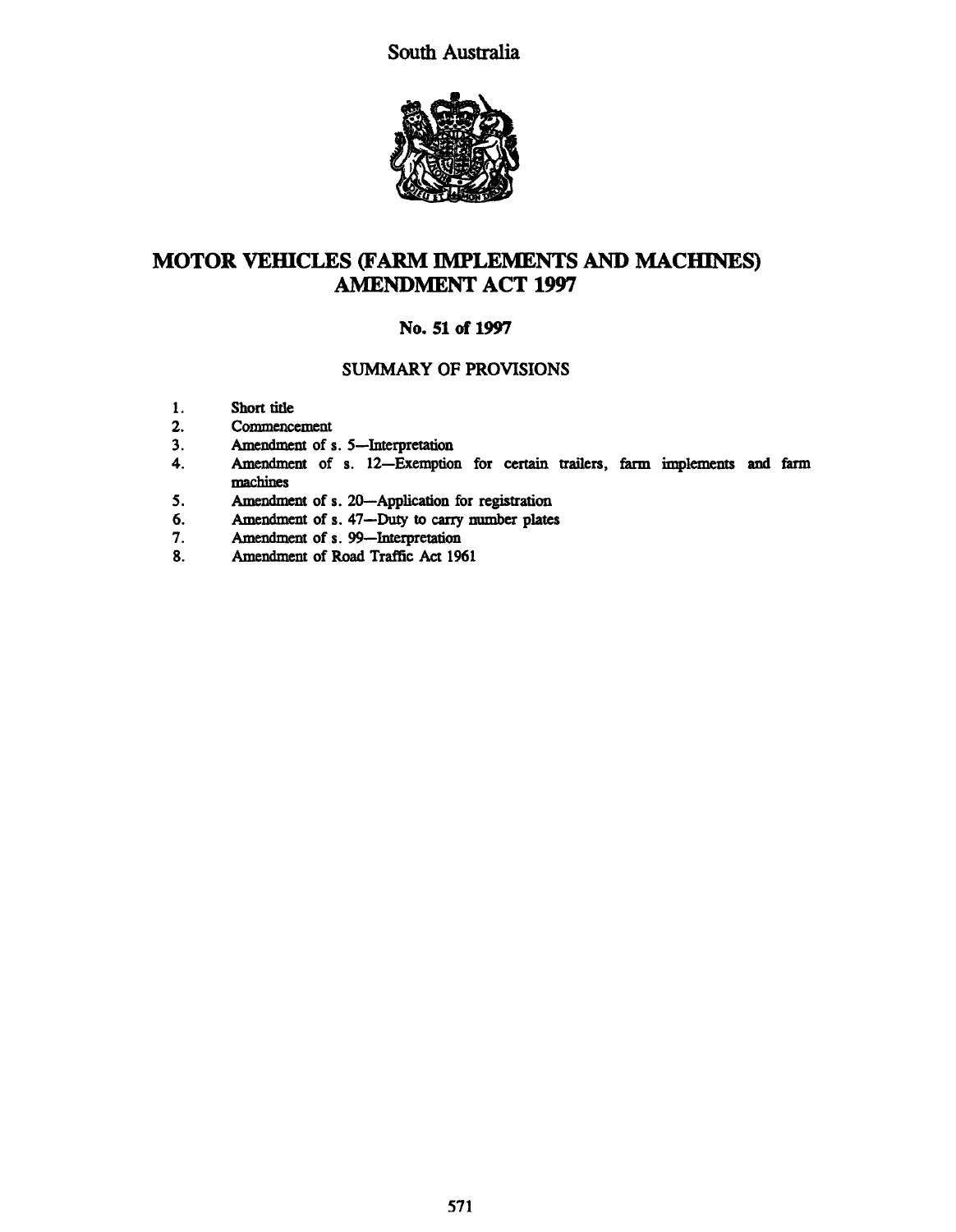

ANNO QUADRAGESIMO SEXTO

# ELIZABETHAE II REGINAE

# A.D.I997

\*\*\*\*\*\*\*\*\*\*\*\*\*\*\*\*\*\*\*\*\*\*\*\*\*\*\*\*\*\*\*\*\*\*\*\*\*\*\*\*\*\*\*\*\*\*\*\*\*\*\*\*\*\*\*\*\*\*\*\*\*\*\*\*\*\*\*\*\*\*\*\*\*

# No. 51 of 1997

An Act to amend the Motor Vehicles Act 1959 and to make consequential amendments to the Road Traffic Act 1961.

*[Assented to* 31 *July 19971* 

The Parliament of South Australia enacts as follows:

### Short title

1. (1) This Act may be cited as the *Motor Vehicles (Farm Implements and Machines) Amendment Act 1997.* 

(2) The *Motor Vehicles Act* 1959 is referred to in this Act as "the principal Act".

#### Commencement

2. (1) Subject to this section, this Act will come into operation on a day to be fixed by proclamation.

(2) Section 5 of this Act will come into operation immediately after section *7(b)* of the *Motor Vehicles (Miscellaneous No.* 2) *Amendment Act* 1996 comes into operation.

(3) Section 6 of this Act will come into operation immediately after section 21 of the *Motor Vehicles (Miscellaneous No.* 2) *Amendment Act* 1996 comes into operation.

## Amendment of s. 5—Interpretation

3. Section 5 of the principal Act is amended-

(a) by inserting after the definition of "accident towing roster scheme" in subsection (1) the following definition:

> "agriculture" includes horticulture, viticulture, dairying, bee keeping, livestock production and other similar activity;

and "agricultural" has a corresponding meaning;;

*(b)* by striking out the definition of "farm implement" in subsection (1) and substituting the following definitions: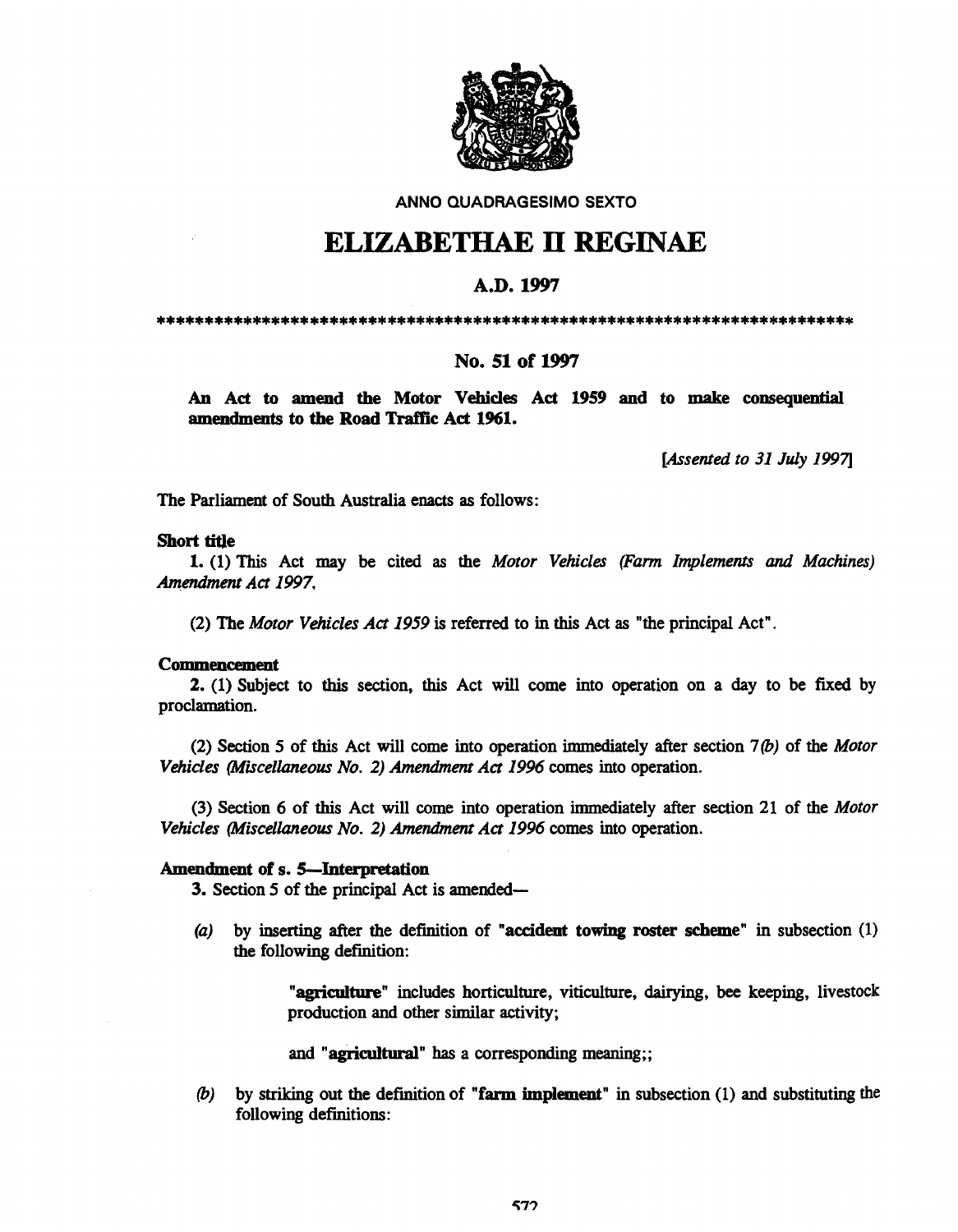"farm implement" means a vehicle without its own automotive power, built to perform agricultural tasks;

"farm machine" means a machine with its own automotive power, built to perform agricultural tasks;;

- (c) by striking out paragraph  $(a)$  of the definition of "primary producer" in subsection (1) and substituting the following paragraph:
	- (a) who carries on as principal an agricultural business; or.

# Amendment of s. 12-Exemption for certain trailers, farm implements and farm machines 4. Section 12 of the principal Act is amended—

- (a) by striking out from subsection (1) "or farm implement" first occurring and substituting ", farm implement or prescribed farm machine";
- (b) by striking out from subsection (1) "or farm implement" second occurring and substituting "or farm machine";
- (c) by inserting in subsection (2) "or farm machine" after "farm implement";
- (d) by inserting after subsection (2) the following subsections:

(2a) Subject to subsection (2b) , a prescribed farm machine may be driven on roads without registration or insurance.

(2b) A prescribed farm machine must not be driven without registration or insurance on the carriageway of a road unless-

- $(a)$  the prescribed farm machine is driven only-
	- (i) to move the machine across the carriageway by the shortest possible route; or
	- (ii) to move the machine from a point of unloading to a worksite by the shortest possible route; or
	- (iii) to enable the machine to perform on the carriageway a special function that the machine is designed to perform; and
- (b) there is in force a policy of public liability insurance indemnifying the owner and any authorised driver of the prescribed farm machine in an amount of at least ftve million dollars in relation to death or bodily injury caused by, or arising out of, the use of the prescribed farm machine on a road.;
- (e) by striking out from subsection (3) "or farm implement" twice occurring and substituting, in each case, ", farm implement or farm machine";
- *(f)* by inserting after subsection (3) the following subsection: